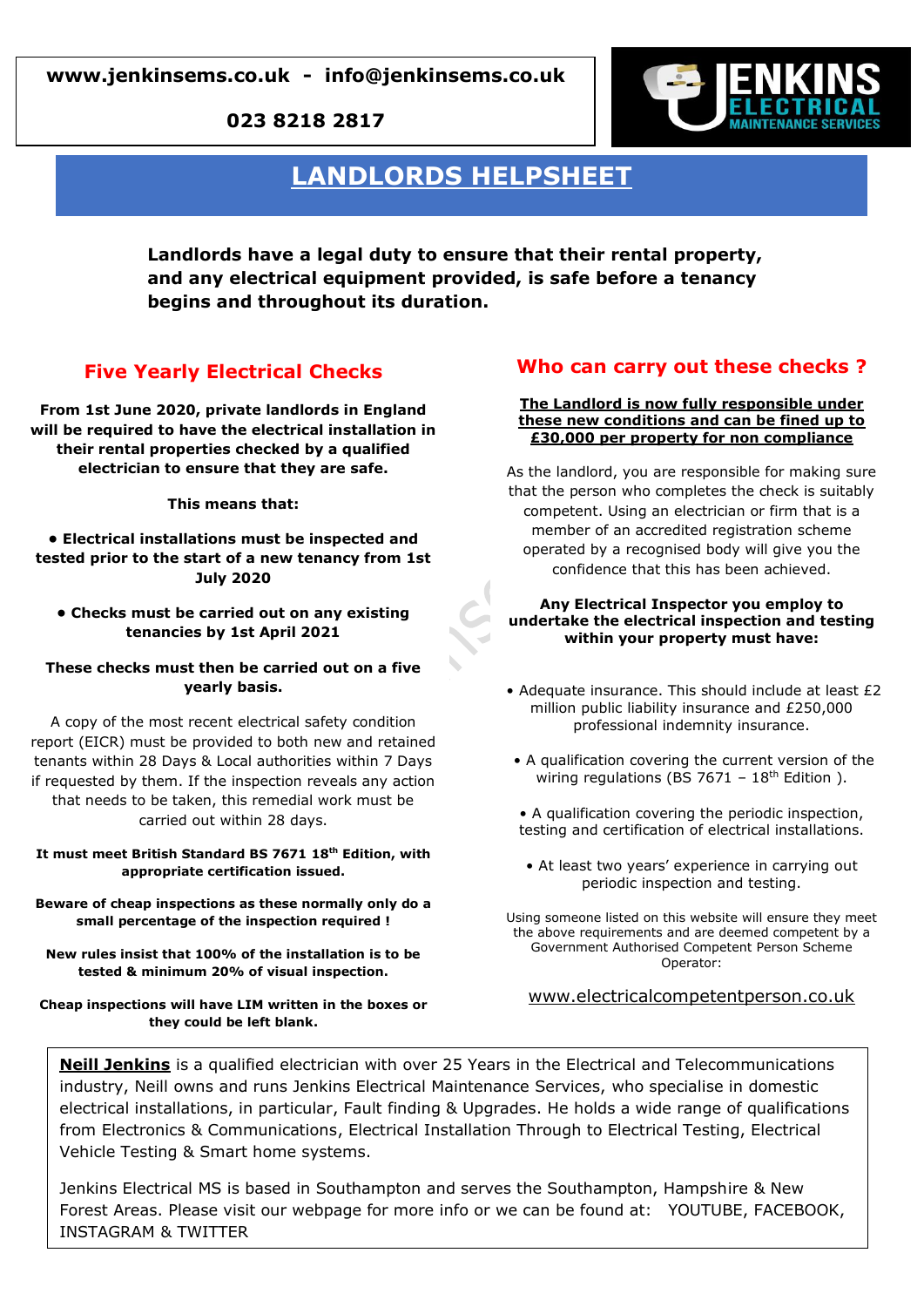## **www.jenkinsems.co.uk - info@jenkinsems.co.uk**

**023 8218 2817**



# **LANDLORDS HELPSHEET**

**Every electrical installation deteriorates with use and age. You must ensure that your tenant(s) – or anyone entering or using your property – are not put at risk, by ensuring that the electrical installation remains in a safe and serviceable condition.**

A periodic inspection checks the condition of an existing electrical installation against BS 7671, the UK Standard for the safety of electrical installations.

Tests are also carried out on the installation to check that it is safe.

After a periodic inspection, you should always be given an Electrical Installation Condition Report (EICR) containing details of the inspection and testing undertaken, the outcomes of the inspection and testing with recommendations as to what remedial action (if any) is required, and a declaration of whether or not the installation is safe for continued use.

A schedule of circuit details and test results should always be provided as part of the Electrical Installation Condition Report.

A copy of this schedule should be kept next to the consumer unit (fusebox) for information purposes.

## **Frequency of periodic inspections**

By law, a periodic inspection of the electrical installations in rental properties in England must be carried out every five years.

However, the person compiling the Electrical Installation Condition Report may recommend a shorter interval before the next inspection based upon the findings of the inspection and testing that has been carried out.

When a change of tenancy occurs, the landlord or their representative should always carry out a visual check to confirm that a property is safe to re-let.

This check should include confirming that there are no broken or missing switches or sockets, no accessible live parts, no signs of burning on electrical equipment and that any installed RCDs operate when the integral test button is pressed.

**Neill Jenkins** is a qualified electrician with over 25 Years in the Electrical and Telecommunications industry, Neill owns and runs Jenkins Electrical Maintenance Services, who specialise in domestic electrical installations, in particular, Fault finding & Upgrades. He holds a wide range of qualifications from Electronics & Communications, Electrical Installation Through to Electrical Testing, Electrical Vehicle Testing & Smart home systems.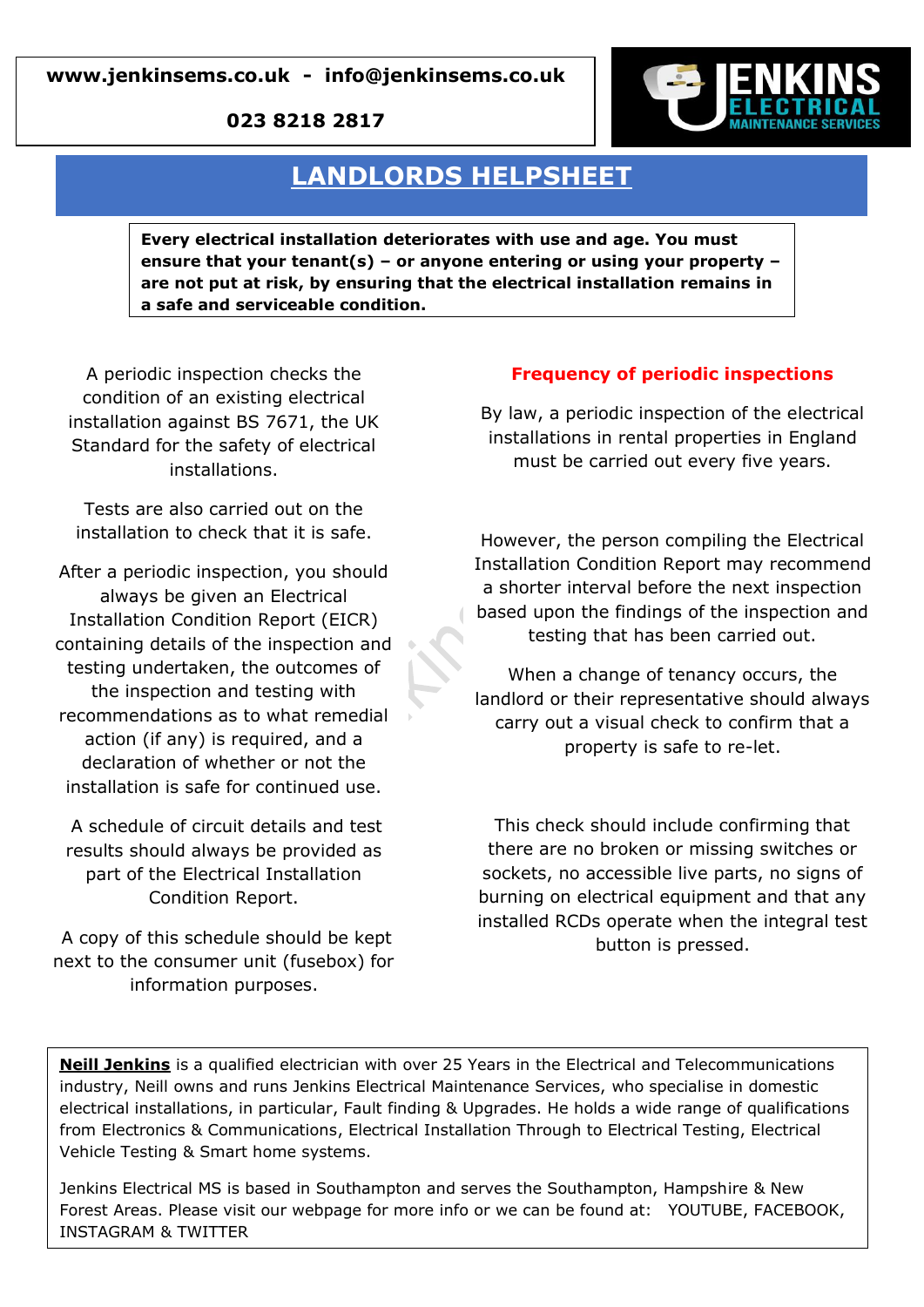**www.jenkinsems.co.uk - info@jenkinsems.co.uk** 

**023 8218 2817**



# **LANDLORDS HELPSHEET**

| Jenkins Electrical MS – offer testing and inspections for<br>Landlords and home owners at the following rates: - |                                                                       |
|------------------------------------------------------------------------------------------------------------------|-----------------------------------------------------------------------|
|                                                                                                                  | <b>Visual Inspection</b> A visual inspection of the installation with |
|                                                                                                                  | a report of its condition                                             |
|                                                                                                                  | £95                                                                   |
| <b>EICR</b>                                                                                                      | A full inspection & Testing of the installation                       |
|                                                                                                                  | with a report of its condition                                        |
| We price our reports on a per circuit rate: Minimum Charge is £150                                               |                                                                       |
| Consumer unit + Incoming supply inc. Meter = $£30$ per C/U                                                       |                                                                       |
| Circuit includes from C/U to all points<br>(eg. Sockets, Switches, Light Fittings etc). $=$ £20 per Circuit      |                                                                       |
| Eg. Up to 2 Bed property (max 6 circuits)<br>£150                                                                |                                                                       |
| Up to 5 bed property (max 10 circuits)<br>£230                                                                   |                                                                       |

### **Benefits of using us:**

- **example 15 per central Circuits 2016**<br>• Registered with NICEIC as Approved Contractor
- Registered as a supplier to Southampton City Council
- We hold a £5 Million Liability insurance & £250,000 Indemnity Insurance
- All our Electricians hold 18th Edition Qualifications & Testing and Inspection Qualifications
- We offer a 5 year warranty on all our installation works.
- Reliable, Trustworthy & always happy to offer advice.

**Neill Jenkins** is a qualified electrician with over 25 Years in the Electrical and Telecommunications industry, Neill owns and runs Jenkins Electrical Maintenance Services, who specialise in domestic electrical installations, in particular, Fault finding & Upgrades. He holds a wide range of qualifications from Electronics & Communications, Electrical Installation Through to Electrical Testing, Electrical Vehicle Testing & Smart home systems.